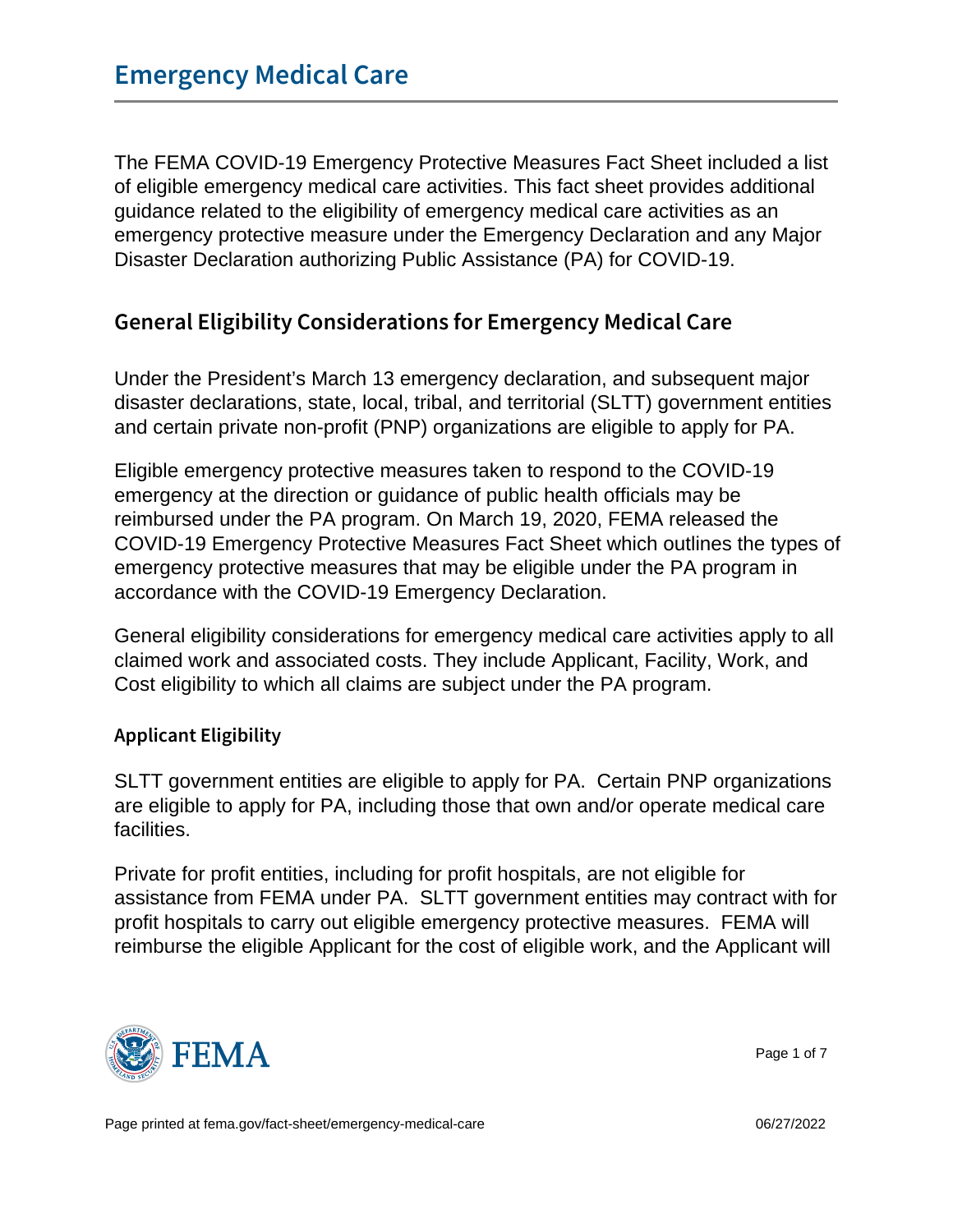then pay the private entity for the provision of services.

## Facility Eligibility

For SLTT governments, evaluating facility eligibility is not necessary for most emergency work. PNPs are generally not eligible for reimbursement for emergency services because they are not legally responsible for providing those services.

PNPs that own or operate a medical or custodial care facil

- reimbursement of costs from FEMA related to patient evacuation when such an action is needed.
- in limited circumstances, reimbursement when essential components of a facility are urgently needed to save lives or protect health and safety, such as an emergency room of a PNP hospital.
- reimbursement of costs for emergency medical care, as outlined in the Eligible Emergency Medical Care Activities section.

Work Eligibility

Work must be necessary as a direct result of the emergency or major disaster (44 CFR §206.223(a)(1)).

Costs must be directly related to COVID-19 cases. For example, emergency medical care costs related to a non-COVID-19 illness or injury are not eligible.

Costs for personal protective equipment (PPE) for health care providers who are working in a hospital treating COVID-19 patients are eligible, as it is necessary to prevent further spread of the virus and protect health care workers and other patients.

## Cost Eligibility

All assistance provided under PA is subject to standard program eligibility requirements, including reasonable cost, procurement, and duplication of benefits



Page 2 of 7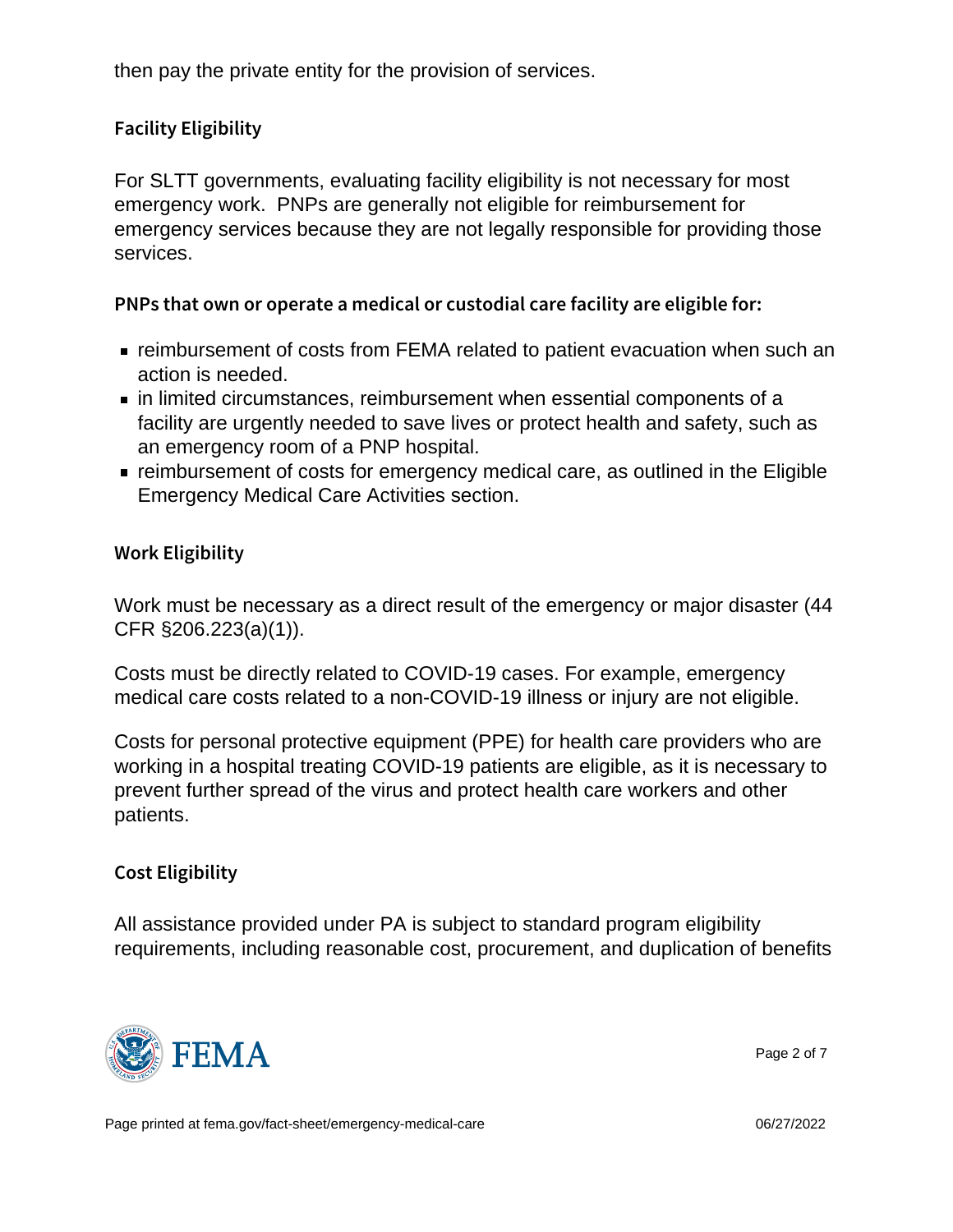requirements.

Procurement requirements differ between state versus non-state entities and by normal versus emergency/exigent circumstances. Procurement requirements for the COVID-19 Declarations are:

- States and territorial governments are required to follow their own procurement procedures as well as the Federal requirements for procurement of recovered materials and inclusion of required contract provisions per 2 C.F.R. §§ 200.317, 200.322, and 200.326.
- In accordance with the March 17, 2020, memorandum from David Bibo, Acting Associate Administrator for the Office of Response and Recovery, for the duration of the Public Health Emergency, as determined by the U.S. Department of Health and Human Services (HHS), local governments, tribal governments, nonprofits, and other non-state entities may proceed with new and existing non-competitively procured contracts.
- SLTT governments may contract with medical providers, including private forprofit hospitals, to carry out any eligible activity described in the Eligible Emergency Medical Care Activities section below.
- The aforementioned memorandum and other information related to exigent and emergency circumstances procurement is available on the FEMA website at [www.fema.gov/news-release/2020/03/20/procurement-under-grants-under](http://www.fema.gov/news-release/2020/03/20/procurement-under-grants-under-exigent-or-emergency-circumstances)[exigent-or-emergency-circumstances](http://www.fema.gov/news-release/2020/03/20/procurement-under-grants-under-exigent-or-emergency-circumstances).

FEMA cannot:

- **Provide assistance under PA that is covered by another funding source.**
- Duplicate assistance provided by HHS, including the Centers for Disease Control and Prevention (CDC), or other federal agencies.
	- This includes funding provided by the Public Health Emergency Preparedness Cooperative Agreement Program; the Public Health Crisis Response Cooperative Agreement; the Epidemiology and Laboratory Capacity for Prevention and Control of Emerging Infectious Diseases; and grants available from the HHS Office of the Assistant Secretary for Preparedness and Response.
- **Provide PA funding for emergency medical care costs if they are covered by** another source, including private insurance, Medicare, Medicaid, or a pre-



Page 3 of 7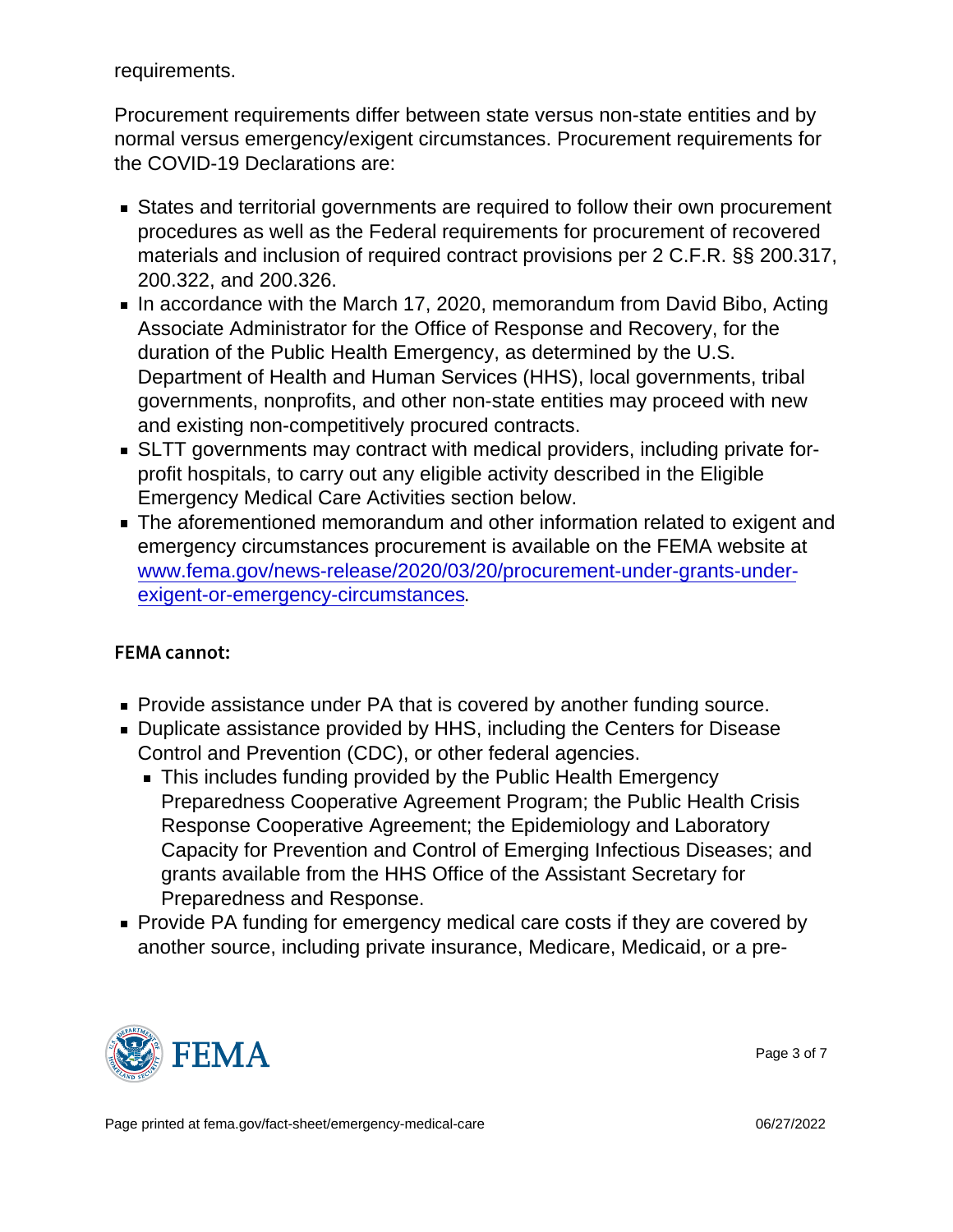existing private payment agreement.

- The Applicant must be able to provide documentation verifying that insurance coverage or any other source of funding, including private insurance, Medicaid, or Medicare, has been pursued or does not exist for the costs associated with emergency medical care and emergency medical evacuations.
- Each applicant will need to agree to the stipulation in the grant conditions of all FEMA awards that funding is not also being received from another funding source. FEMA is coordinating with HHS to share information about funding from each agency to assist in the prevention of duplication of benefits.

# Other Considerations for Emergency Medical Care

When the emergency medical delivery system within a declared area is destroyed, severely compromised, or overwhelmed, FEMA may fund extraordinary costs associated with operating emergency rooms and with providing temporary facilities for emergency medical care or expanding existing medical care capacity in response to the declared incident. Costs associated with emergency medical care should be customary for the emergency medical services provided. Other eligibility considerations specific to emergency medical care activities as an emergency protective measure under the COVID-19 Declarations are provided in this section.

## Time Limitations for Completion of Work

- **Emergency medical care costs are typically only eligible for up to 30 days from** the declaration date unless extended by FEMA.
- Under the COVID-19 Declarations, eligible emergency medical care costs are eligible for the duration of the Public Health Emergency, as determined by HHS.

#### Public versus PNP Facility

**Emergency medical care is eligible as an emergency protective measure for** public and PNP medical facilities, as long as the facility provides an emergency



Page 4 of 7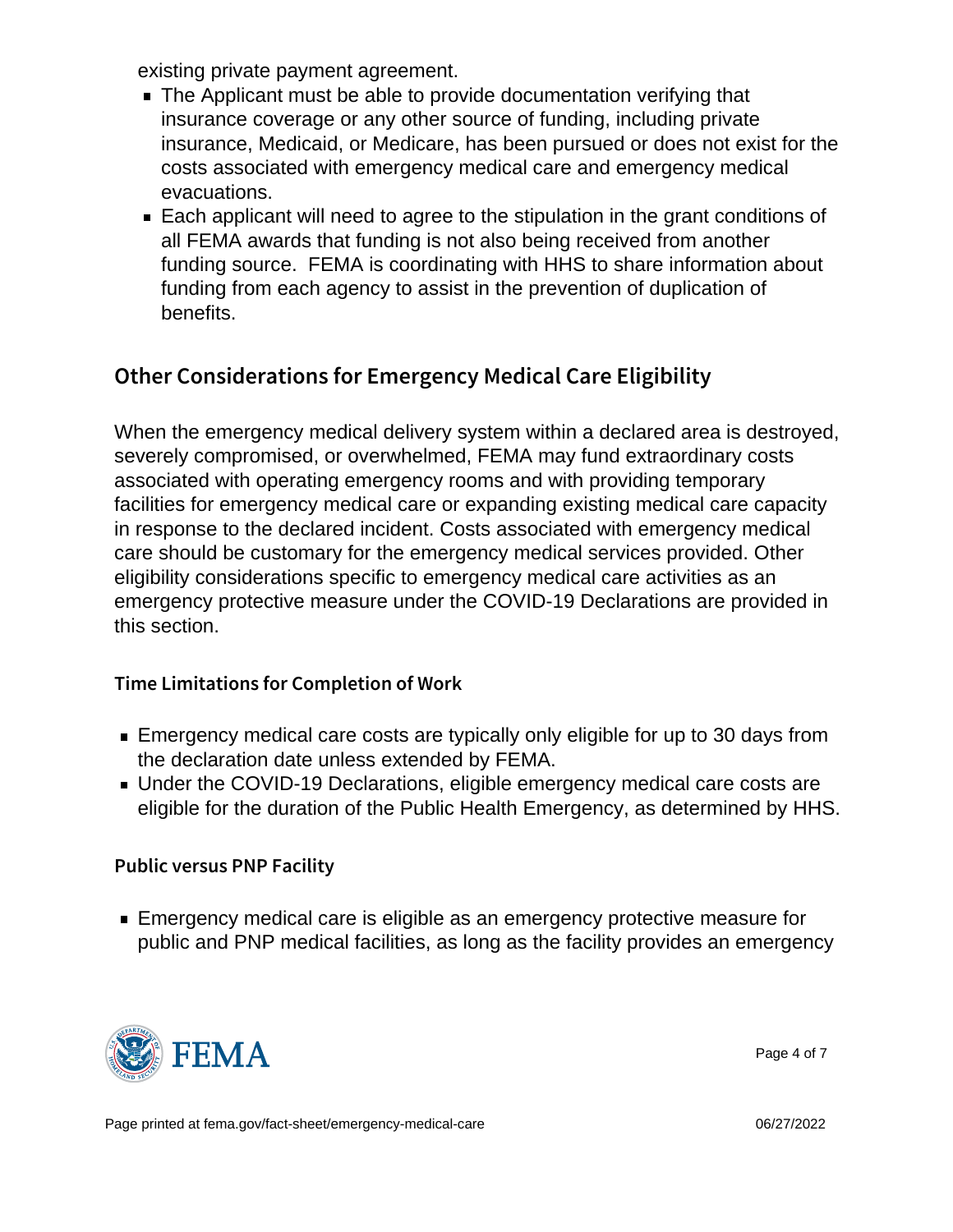medical service necessary to save lives and/or protect public health and safety. In this case, emergency medical care related to COVID-19 cases is eligible as an emergency protective measure.

Emergency Medical Care versus Long-Term Medical Treatm

Only emergency medical care that is necessary to save lives and/or protect public health and safety is eligible.

Long-term medical treatment is not eligible. This includes:

- Medical care costs incurred once a COVID-19 patient is admitted to a medical facility on an inpatient basis.
- Costs associated with follow-on treatment of COVID-19 patients beyond the duration of the Public Health Emergency, as determined by HHS.
- Administrative costs associated with the treatment of COVID-19 patients.

## Eligible Emergency Medical Care Activities

Emergency medical care activities under the COVID-19 Declarations include, but are not limited to:

- Triage and medically necessary tests and diagnosis related to COVID-19 cases
- Emergency medical treatment of COVID-19 patients
- **Prescription costs related to COVID-19 treatment**
- Use or lease of specialized medical equipment necessary to respond to COVID-19 cases
- Purchase of PPE, durable medical equipment, and consumable medical supplies necessary to respond to COVID-19 cases (note that disposition requirements may apply)
- Medical waste disposal related to eligible emergency medical care
- **Emergency medical transport related to COVID-19**
- Temporary medical facilities and expanded medical care facility capacity for COVID-19 for facilities overwhelmed by COVID-19 cases and/or to quarantine patients infected or potentially infected by COVID-19.



Page 5 of 7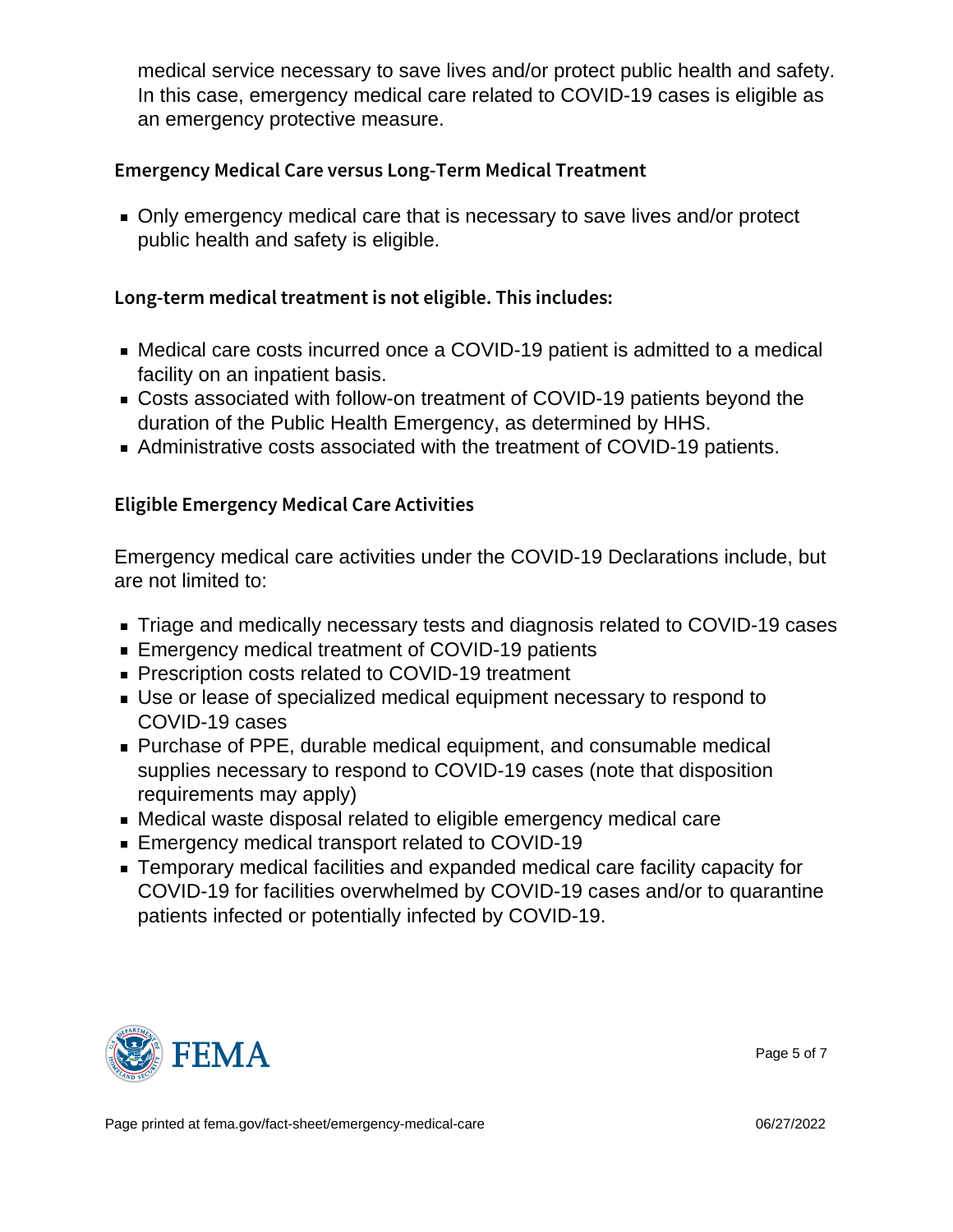Temporary facilities and expansions may be used to treat COVID-19 patients or non-COVID-19 patients, as appropriate.

Medical sheltering (e.g., when existing facilities are reasonably forecasted to become overloaded in the near future and cannot accommodate needs)

- All sheltering must be conducted in accordance with standards and/or guidance approved by HHS/CDC and must be implemented in a manner that incorporates social distancing measures.
- Non?congregate medical sheltering may also be eligible, subject to prior approval by FEMA.
	- Examples include sheltering for those who test positive for COVID-19 who do not require hospitalization but need isolation (including those exiting from hospitals); those who have been exposed to COVID-19 who do not require hospitalization; and asymptomatic high-risk individuals needing social distancing as a precautionary measure, such as people over 65 or with certain underlying health conditions (respiratory, compromised immunities, chronic disease).
- **Sheltering specific populations in non-congregate shelters should be** determined by a public health official's direction or in accordance with the direction or guidance of health officials by the appropriate state or local entities. The request should specify the populations to be sheltered.

### More Information

For more information, visit the following websites:

#### 1. [Public Assistance Program and Policy Guide](https://www.fema.gov/sites/default/files/2020-05/PAPPG_3.1_FINAL_5-4-2018.pdf)

See PAPPG V3.1, Chapter 2:VI. Emergency Work Eligibility; Chapter 2:VI.B.9. Emergency Medical Care; and Chapter 2:VI.B.17. Temporary Relocation of Essential Services

## 2. [U.S. Department of Health and Human Services](https://www.hhs.gov/)

Centers for Disease Control and Prevention: [Coronavirus \(COVID-19\)](https://www.cdc.gov/coronavirus/2019-nCoV/index.html) [Centers for](https://www.cms.gov/) [Medicare & Medicaid Services](https://www.cms.gov/)



Page 6 of 7